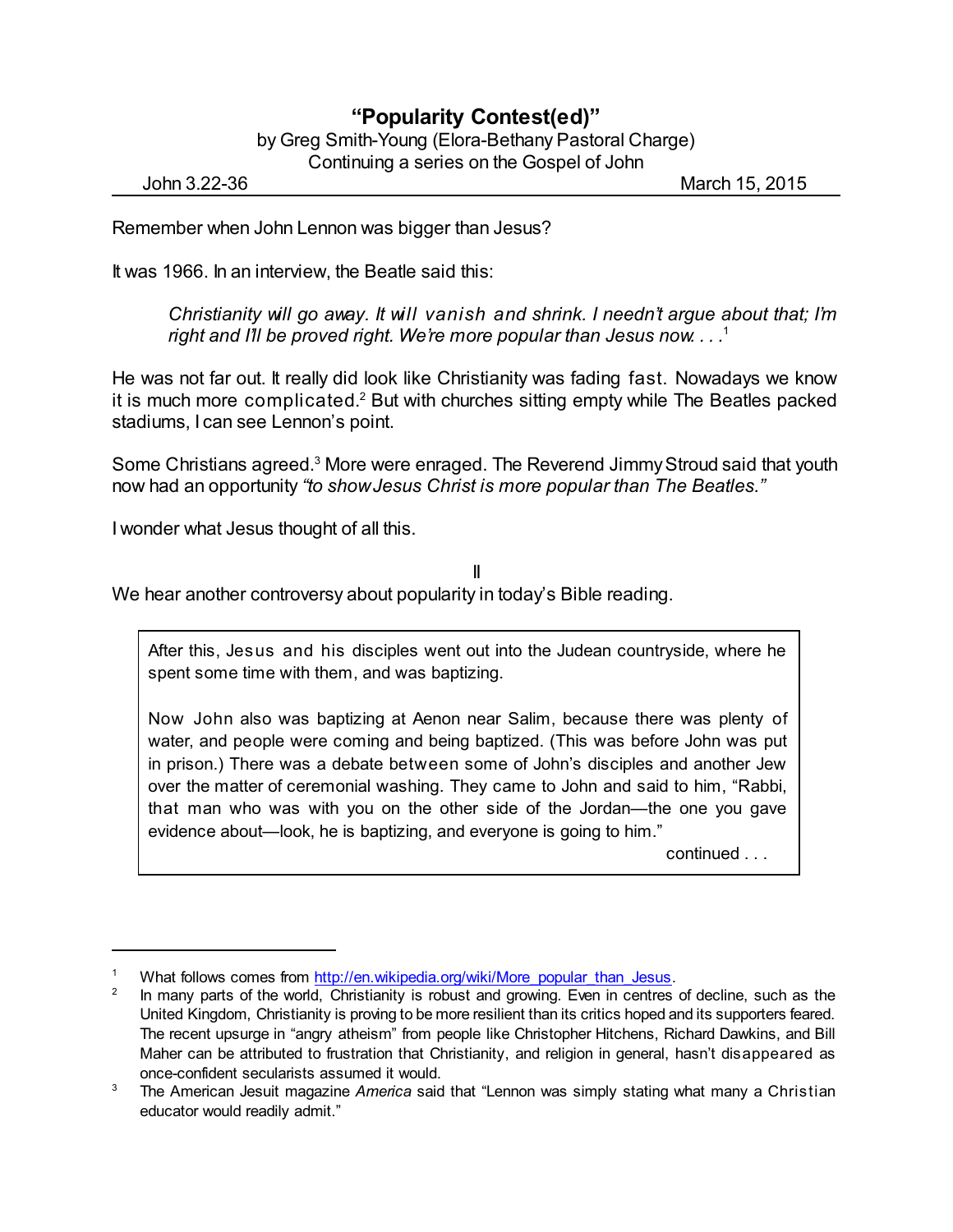To this John replied, "A person can receive only what is given them from heaven. You yourselves can testify that I said, 'I am not the Messiah but am sent ahead of him.' The bride belongs to the groom. The friend who stands by the groom waits and listens for him, and is full of joy when he hears the bridegroom's voice. That joy is mine, and it is now filled to overflowing. He must increase, and I must decrease."

The one who comes from above is above all; the one who is from the earth belongs to the earth, and speaks as one from the earth. The one who comes from heaven is above all. He gives evidence to what he has seen and heard, but no one accepts his evidence. Whoever has accepted it has put his signature to the fact that God is truthful. For the one whom God has sent speaks the words of God, for God gives the Spirit without limit. The Father loves the Son and has placed everything in his hands. Whoever is believing in the Son has deep, lasting life, but whoever is disobeying the Son will not see life, for God's wrath weighs down on them.

> John 3.22-36 Adapted from the New International Version

John's baptizing movement is still attracting attention. He has relocated from the Jordan River, to another place with an abundance of water. <sup>4</sup> An abundance of people keep coming to John. But then some of John's followers get word. As popular as John is, "everyone" is now rushing to Jesus.<sup>5</sup>

John's supporters are bothered. They are like us. We want to be part of something big and successful. We want our team to beat the Americans in hockey or curling . . . or even things that matter! We get jealous. Competitive. Our personal identity gets wrapped up in it. We feel better about ourselves if we're with the winning side.

I wonder what Jesus thinks of all this.

III

We hear what John the Baptizer thinks. He is thrilled with his shrinking popularity, because he knows some things. They are good for us to know too.

John knows that any success he has, any blessings he receives, any work he can do is all

<sup>4</sup> The Greek text identifies it as "Aenon near Salim." *Aenon* derives from the Hebrew *ay-yin*, which means "spring." It was likely near Wadi Fa'rah, a river valley west of the Jordan which empties into the river. A small Palestinian village is there. It is about a 90 km walk from the traditional location of Jesus' baptism at Bethany on the east side of the Jordan. (See <http://en.wikipedia.org/wiki/%C3%86non> and [http://en.wikipedia.org/wiki/Wadi\\_al-Far%27a](http://en.wikipedia.org/wiki/Wadi_al-Far%27a).)

 $\frac{5}{10}$  John 4:33 says Jesus was baptizing, but 4:2 clarifies that it was Jesus' disciples who were doing it on his behalf.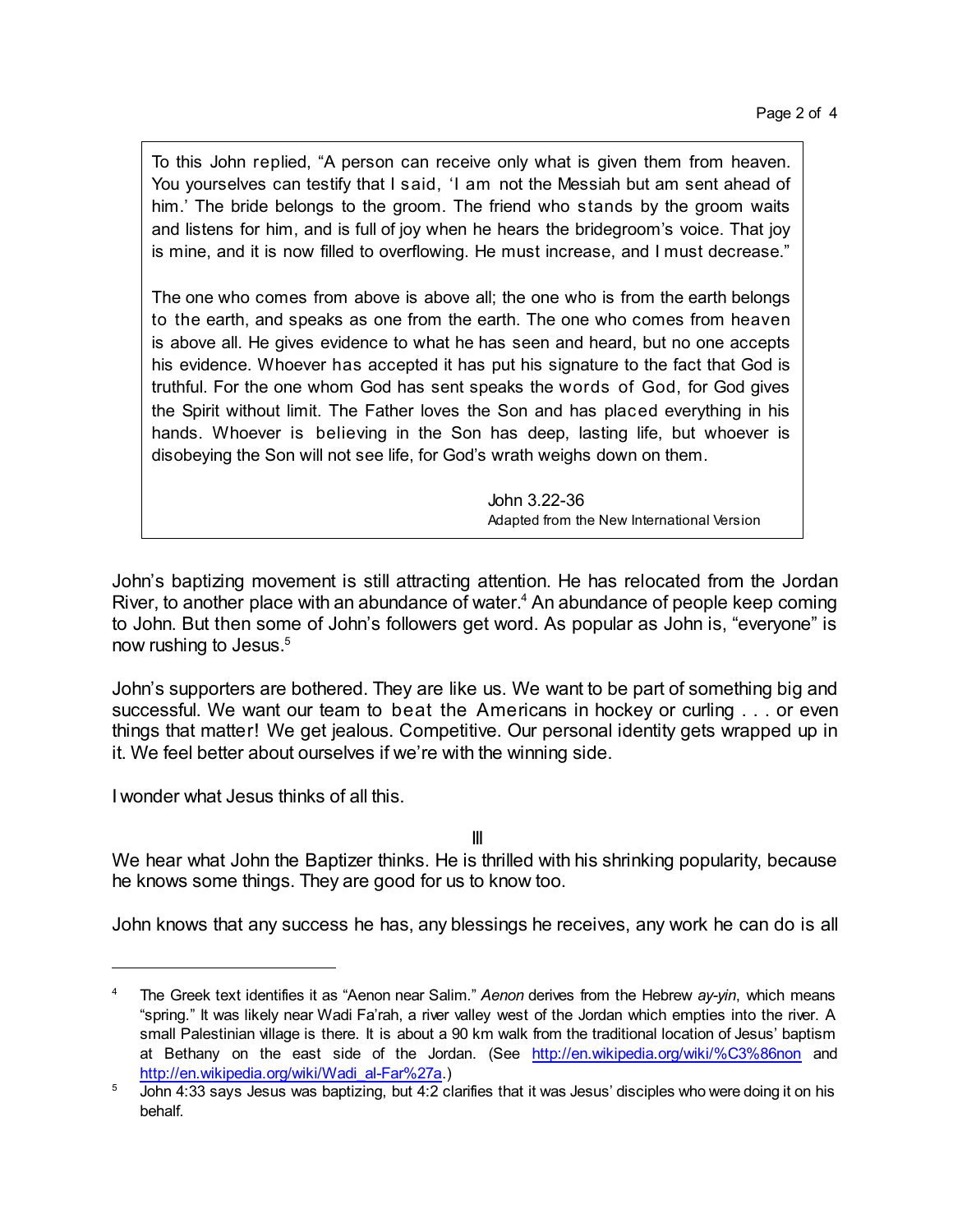because of God. So it is not about his glory. He is not interested in a glowing reputation. He won't claim credit for something that is not really about him. He is a servant, totally dependent on God, and completely desiring to celebrate God. So John is free from envy.<sup>6</sup> What God gives him will be enough, and very good. What God gives to someone else, including their success, John can rejoice in too.

What about us as a congregation? When another church gets notice, do we celebrate? When they grow, do we grumble? Do we wish we could be like them? Maybe that's not what God has called us to be.

Do we sometimes envy ourselves? Do we wish we could be like we used to be? Maybe what was great back then, is not what God is calling us to be now?

Let's keep John's attitude in mind as we, and as our whole United Church, go through important times of change and challenge? God's is calling us, and giving us the gifts we need, to be part of God's church here and now. It is God's gift, so it must be good.

IV

John the Baptizer knows everything is a gift from God. He also knows his role in God's work. He is the "advance man" for Jesus. His job is to get things ready. He is not the light, but the witness pointing to it. He is not the promised Messiah, but the "shout" heralding that King's arrival. 7

John could have put himself at the centre. But that would be like the best man pushing the groom aside at the wedding. No, the groom's friend is happy to be the friend. He is delighted to stand to the side as his buddy weds. That's a good friend, doing his job well. John is perfectly content, because he knows his job. He knows where he fits. He knows it is not about him.

What a great privilege to serve beside Jesus. He has invited us together to be his church, and share in his work. We rejoice in what he is doing. We celebrate with him. We don't photo-bomb the wedding picture. It is not about us.

 $\vee$ 

John the Baptizer says of Jesus, *"He must increase and I must decrease."*

There is a classic painting, the Isenheim Altarpiece.<sup>8</sup> Mathis Grünewald crafted it early in the 16<sup>th</sup> century. In the centre panel, we see Jesus crucified, with his pathos and agony expressed grippingly. To Jesus' left is John the Baptizer. His wash towel wraps around his waist, a symbol of both his baptizing and his role as a servant. He points to Jesus. In Latin

<sup>6</sup> "The best antidote to envy is the conviction of the sovereignty of God." Frederick Dale Bruner, The Gospel of John, A Commentary (Grand Rapids: Eerdmans, 2012), 220.

<sup>7</sup> John 1.6-8,15,19-37.

<sup>&</sup>lt;sup>8</sup> [http://en.wikipedia.org/wiki/Isenheim\\_Altarpiece](http://en.wikipedia.org/wiki/Isenheim_Altarpiece)